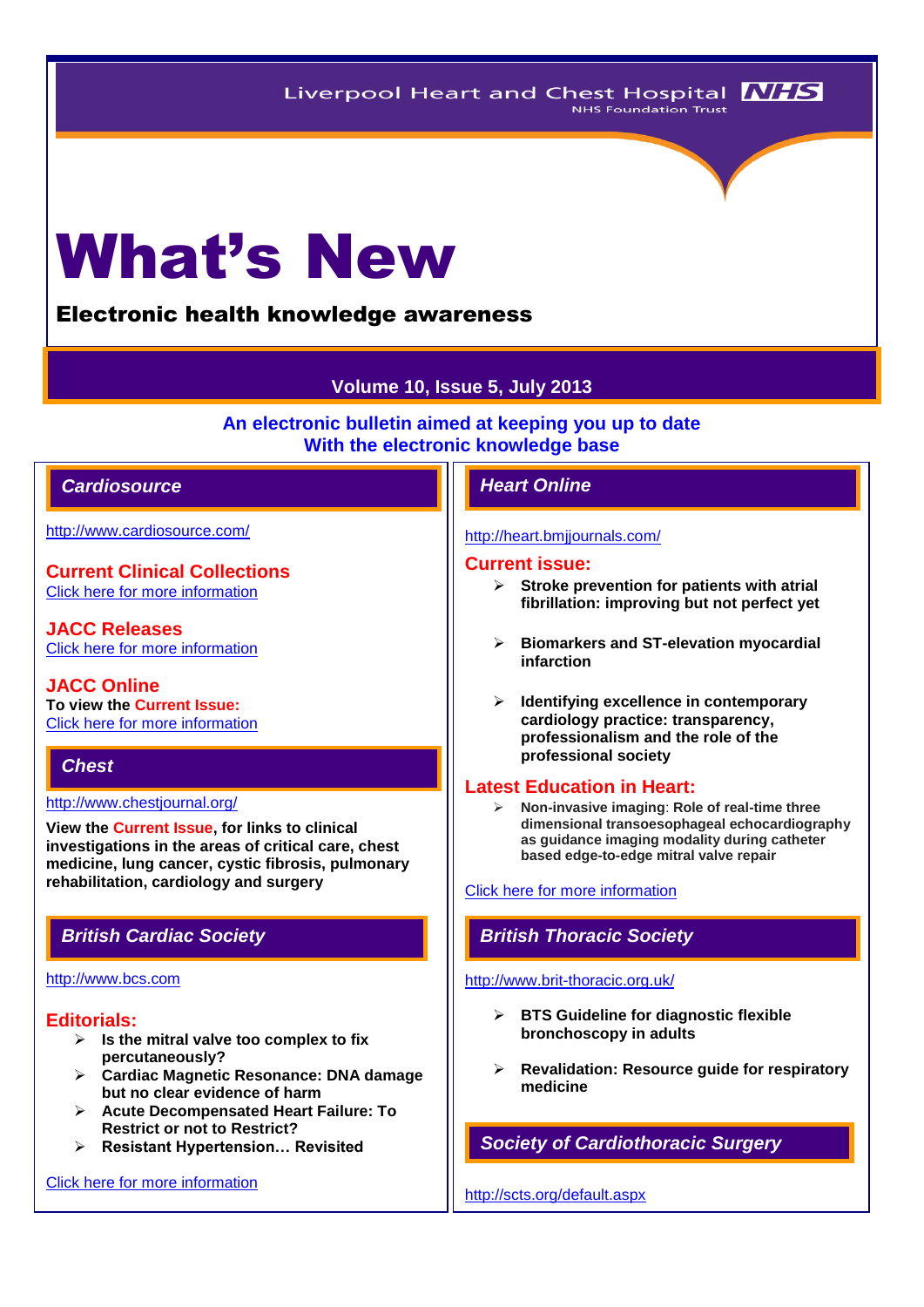# **Volume 10, Issue 5, July 2013**

# *Theheart.org*

#### [www.theheart.org](http://www.theheart.org/)

**Theheart.org** provides information on caring for people with disorders of the heart and circulation, and on preventing such disorders.

# **Heart Wire News:**

- **Availability of cardiac CT streamlines cath lab use, lowers costs**
- **The COURAGE patients who crossed over: New insights**
- **Two new analyses link dabigatran to MI risk**

#### [Click here for more information](http://www.theheart.org/section/heartwire.do)

*(Please speak to Maureen Horrigan, Library and Knowledge Service Manager Ext.1404, to obtain a password)*

# *European Society of Cardiology*

<http://www.escardio.org/>

**News and Press:** 

# **E-Journal of Cardiology Practice:**

- **Disorder-specific approaches to screening for inherited cardiac diseases, described**
- **Coronary slow flow phenomenon**
- **Novel anticoagulants in atrial fibrillation: focused update**

# [Click here for more information](http://www.escardio.org/communities/councils/ccp/e-journal/volume11/Pages/welcome.aspx)

#### **ESC Clinical Practice Guidelines**

 **2013 ESH/ESC Cardiac Pacing and Cardiac Resynchronization Therapy**

**Access the full list of guidelines**  [Click here for more information](http://www.escardio.org/guidelines-surveys/esc-guidelines/Pages/GuidelinesList.aspx)

# *Institute for Healthcare Improvement*

#### [www.ihi.org](http://www.ihi.org/)

#### **IHI News**

- **Reducing Cardiac Arrests Using QI Methods**
- **Overcoming the Challenge of Hand Hygiene**

[This week at IHI News letter](http://www.ihi.org/Documents/ThisWeekatIHI.htm) 

# *Royal College of Nursing*

[http://www.rcn.org.uk](http://www.rcn.org.uk/)

#### **This is Nursing:**

- **The RCN responds to the Francis report**
- **RCN welcomes Keogh review**
- **RCN responds to Cavendish Review**

[Click here for more information](http://thisisnursing.rcn.org.uk/members/)

**Nursing headlines**

[Click here for news from around the UK](http://www.rcn.org.uk/newsevents/news)

**Clincial Governance e-bulletin** [Click here for clinical governance updates](http://www.rcn.org.uk/development/practice/clinical_governance/quality_and_safety_e-bulletin/e-bulletin_archive)

*National Institute for Health Research* 

[http://www.nihr.ac.uk](http://www.nihr.ac.uk/)

**NIHR latest news** [Click here for more information](http://www.nihr.ac.uk/news/Pages/default.aspx)

**NIHR Research Design Service for the North West** [E-Bulletins](http://www.rds-nw.nihr.ac.uk/newstrainingevents/ebulletin.php)

# *NHS England*

[http://www.england.nhs.uk](http://www.england.nhs.uk/)

# **NHS Improving Quality**

**NHS Improving Quality (NHS IQ)** is the driving force for improvement across the NHS in England. It brings together the wealth of knowledge, expertise and experience from across the NHS, establishing a new vision and re-shaping the healthcare improvement landscape

[Click here for more information](http://www.england.nhs.uk/ourwork/qual-clin-lead/nhsiq/) 

# **NHS News – issue 16**

**The NHS belongs to the people: a call to action**

**Liverpool Care Pathway review report published**

**National Bereavement Survey (VOICES) 2012**

**NHS Friends and Family Test**

[July News](http://www.england.nhs.uk/2013/07/18/nhs-news-issue-16/)